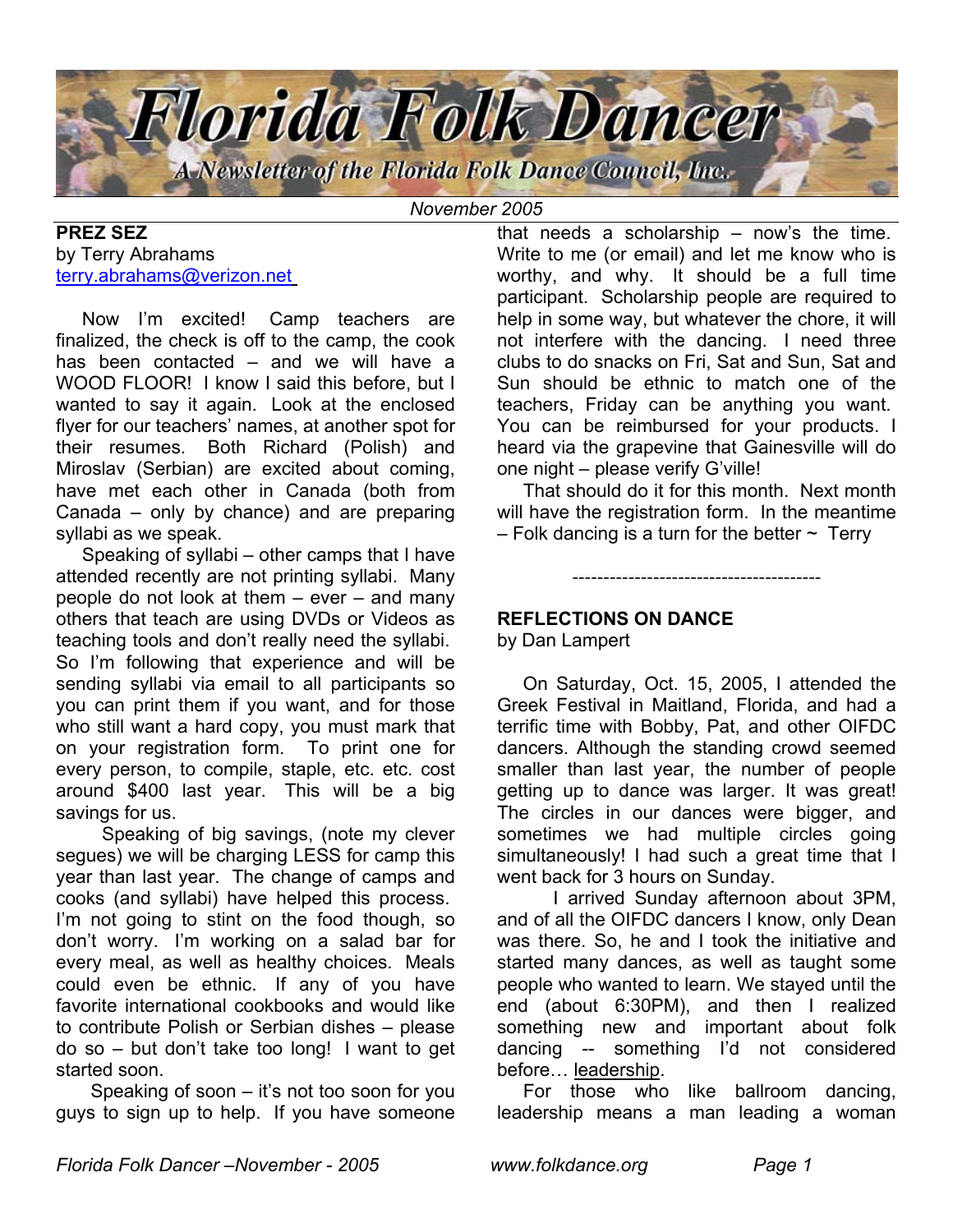through a waltz or a tango. But in circle dances, leadership means two things. And Dean was a good example of both. First, I noticed that Dean introduced variations in the path of the circle dancing -- sometimes following a wide arc across the floor, and other times making a small arc. This makes it interesting for the dancers that follow. Also, Dean would sometimes make eye contact with me, and then roll his eyes slowly to the spot to his right -- implying that I could take over as leader. He was sharing!

Afterward, I thought about how effective Dean was as a leader. He provided all these things: (a) consistent footwork for others to follow, which is essential for beginner dancers, (b) introducing variation into the dance, which made it interesting, and (c) sharing leadership with me and others who had experience.

So, in the future, whenever I lead a Greek dance, I'll keep these things in mind. It's easy for me to "get lost" in the moment and to merely repeat the same patterns. But now that I've seen top-notch leadership, my view of the Greek landscape is higher.

----------------------------------------

## **UPCOMING DANCE EVENTS**

#### **November 2005**

19-20, Saturday-Sunday: Israeli Dance Workshop, Gainesville see flier here: http://folkdance.org/archive/

#### **January 2006**

4-8, Wed.-Sunday: Greek Festival, Tarpon Springs, http://levendia.org/schedule.htm

#### **February 2006**

3,4, Friday, Saturday: Greek Festival, Ocala 17-20, Friday-Monday: FFDC Florida Camp, Camp Crystal Lake, Keystone Heights

#### **April 2006**

1,2, Saturday, Sunday: 19<sup>th</sup> Annual Israeli Workshop at JCC of Greater Orlando, Guest Teacher: Ruth Goodman

#### **FALL FLING 2005**

John Daly [jdaly@palmnet.net]

What a great way to celebrate the autumnal equinox! There was dancing, and then there was a pot-luck lunch contributed by many and enjoyed by all, and then there was more dancing, and then there was supper, and then there was even more dancing. For those who like numbers, Saturday there were more than 30 people and we did something like 120 dances during the day. And we did this all on the wonderful wood floor at the Melbourne Village Community House. We met again on Sunday, but unfortunately all but Virginia had gone home by then. Those of use who were there enjoyed a few more dances and a bit of birthday cake.

This was the second year in which we used a pre-planned program and it went over well. One person described our choices as a trip down memory lane. And of course three out of every 10 dances were free requests.

John Daly is off to Folklore Village in Wisconsin at the end of October to enjoy some Scandinavian dancing and maybe collect some more to share.

 Thanks to all who came, to all who brought food, and especially to all who enjoyed dancing together. Let's meet again in February at Camp and again at Spring Fling.

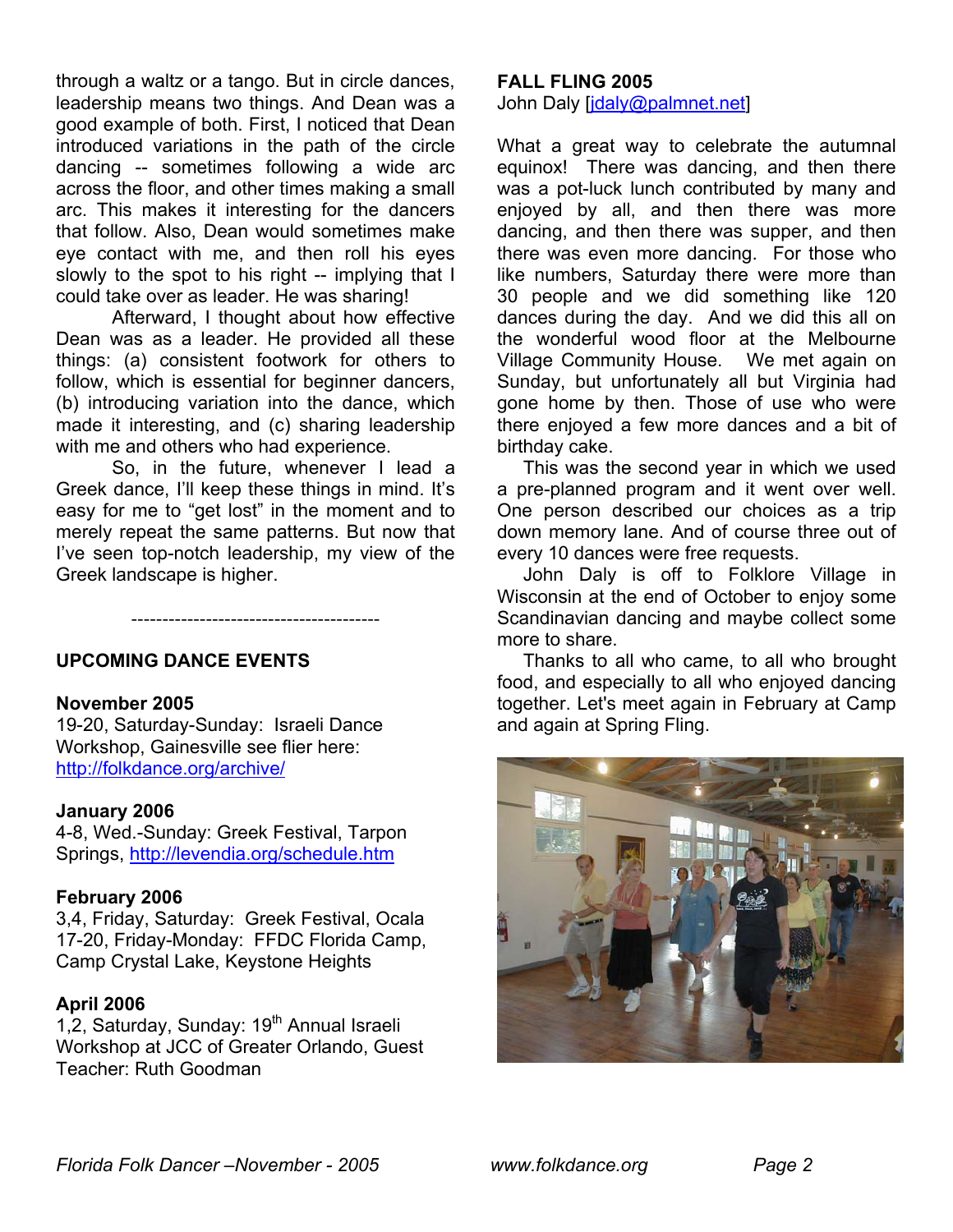



**SATZIKI RECIPE** Sent in by Ellie Hall After Lecanto Greek Fest 10-29-2005



3T Olive oil 1T Vinegar 2 Cloves of Garlic 1/2 tsp Salt 1C Yogurt 1C Sour Cream (or 2C of yogurt total) 2 Cucumbers: peeled, seeded & diced

1tsp Fresh Dill - or - 1/4tsp Dried Dill

Combine the first 4 ingredients Blend separately from above yogurt & sour cream together Add to oil mixture Add cukes, mix well & chill Garnish with extra dill & cuke slices on top Serves 4 with pita or gyros

# **ORLANDO INT'L FOLK DANCE CLUB**

By: Pat Henderson [henderp@bellsouth.net](mailto:henderp@bellsouth.net)

----------------------------------------

 It was great to have Joan and Wally Washington back with us this month. At least this year, they did not have to clean up after a hurricane after being gone for the summer. We had a very busy month with club parties and attending ethnic events.

On Wednesday, October 5, Bobby turned 60 and the group threw him a party.



He and I spent the two nights before his birthday at New Smyrna Beach while we watched the high surf of Tropical Storm Tammy from our condo balcony. On October 7, five members of the group performed three dances for a local middle school international festival. It has been a long time since we had a performance so that was a nice change. Several members of the group attended the local German American Society's Oktoberfest and the Maitland Greek Festival. Several of us traveled to Lecanto for their Greek Festival on October 29. Annette Brand, who is from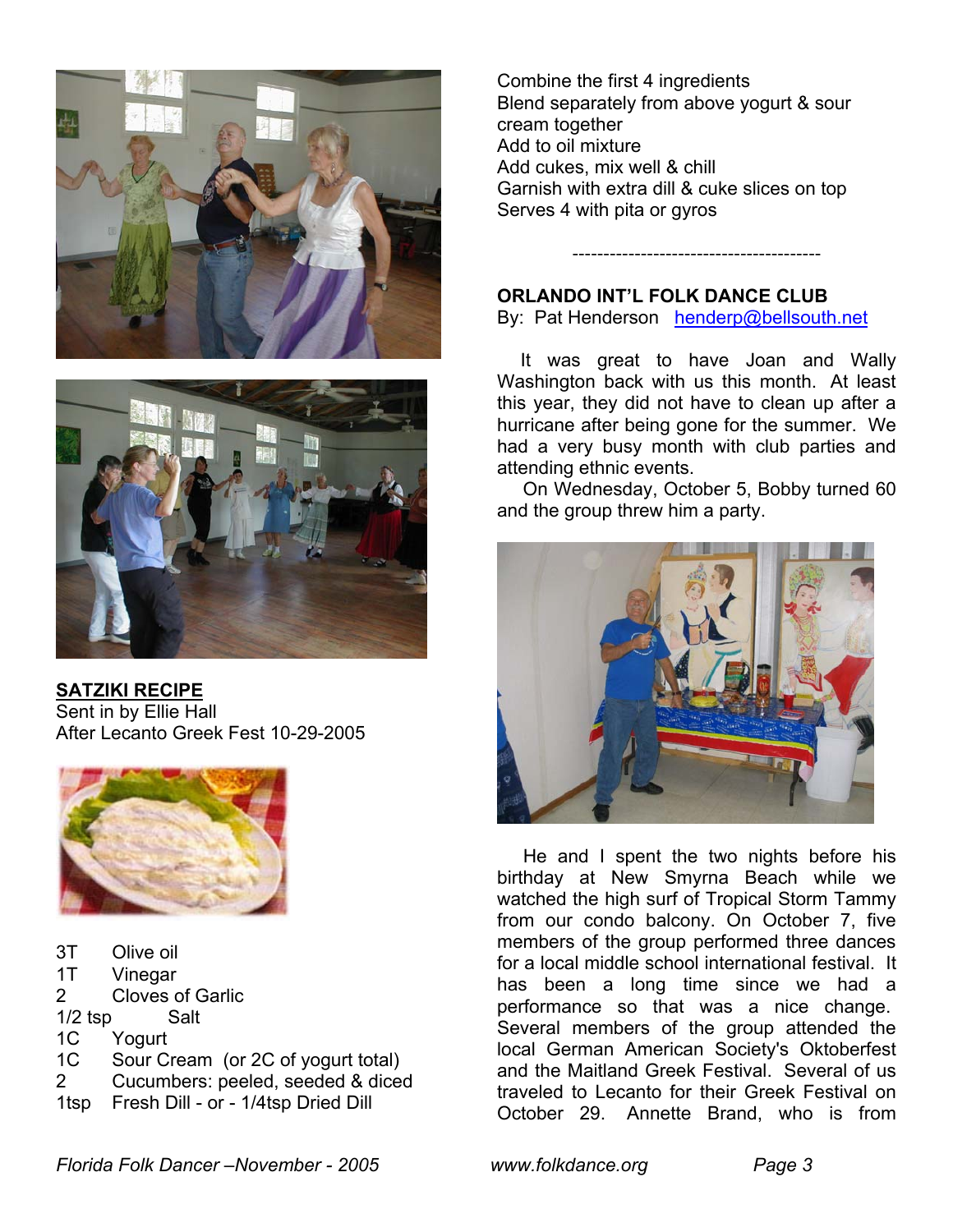Ottawa, was visiting her daughter here, and danced with us twice and also went to Lecanto.

 We had our annual Halloween party on October 26 and everyone was in costume--even Bobby. See if you can find him in the photo!



 For upcoming news, Ann Robinson is having a Christmas show at her ceramics shop in Oviedo on December 3rd & 4th. Also, we will not be dancing the Wednesday before Thanksgiving, November 23.

----------------------------------------

## **EMAIL TO THE EDITOR**

#### Dear Dan,

I love your newsletters and read them from "cover to cover" or whatever the computer equivalent is. Even though I don't get to dance much with the Florida folks, I know most of them and enjoy hearing about them. You do an outstanding job!

Thanks, Sandy [sandals08@hotmail.com]

If you have comments for the editor, please send to [dan@webuniv.com] I'd like to hear what parts of the newsletter you like the most, and the least.

#### **NEWS FROM ATLANTA**

The main news for the Thursday night international group is that it is finally moving, as of the first of January, 2006. We will be meeting at the Life Enrichment Center, the same location already listed for Monday night. Time and other details remain the same, except that we may have to adjust the fee. Monday night is charging \$5, but we will be using a smaller room at less cost, so we may be able to keep our fee at \$3. The web site, www.allorgs.com/aifd, will be updated closer to the end of the year, so as not to confuse current inquiries. I should also mention that the English Country Dance group has also been meeting at the Life Enrichment Center, 2-5 PM on the second Sunday of most months, again, the same location already listed for Monday night. They plan to continue to use this venue, which is easier to find, and has better parking, than most places we have tried before.

David Digby ddigby@mindspring.com

# **GRAPEVINE INT'L FOLK DANCERS OF SARASOTA**

by Marie Millett [gvduurn@earthlink.net](mailto:gvduurn@earthlink.net)

Last night was our night to thank Ann Kessler for teaching the Sarasota Grapeviners folk dances since 1992. The "chorus" serenaded her with Ann Paige's version of "Thanks for the Memory". One verse came out like this:

----------------------------------------

Thanks for your expertise On kolos and on vines Ridas so sublime, Yemenites and hop step rights Cherkessiyas so divine How gracious you were.

Eva Stunkel added a parody from H.M.S. Pinafore and a hornpipe dance. Ann now has a tote bag decorated by June Morse and autographed by the Grapeviners, a certificate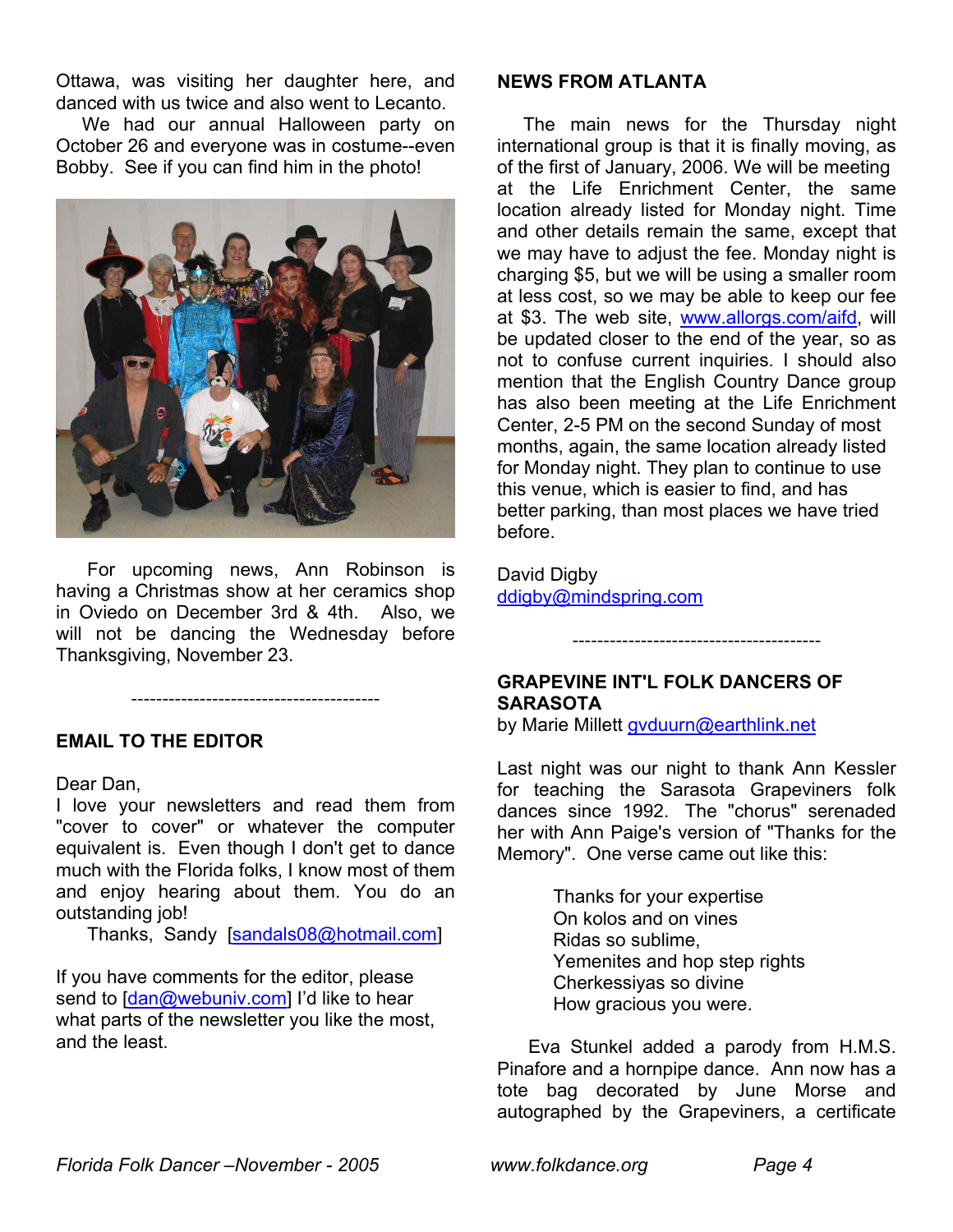expressing our appreciation thanks to Thekla Kahn, and some cash to bring her back and forth to dance with us

 Terry Abrahams journeyed down to help us to party as did Bill Schwartz. We were glad to have Nancy Wilusz back from Minnesota to participate in the festivities. There was lots of good food and dancing.

----------------------------------------

**GAINESVILLE'S HALLOWEEN PARTY**  Photos sent by Mary Jean Linn kolar58@bellsouth.net

Here's a quick snapshot of the Gainesville group doing a dance called "Yolanda" at their Halloween Party recently.





---

# **BRIEF NOTICES & UPCOMING EVENTS**

# **Israeli Workshop!**

An Israeli Workshop will be held in Gainesville, FL, on Nov 19-20, 2005, by Nissim Ben-Ami of Ft. Lauderdale. The address is Westwood Middle School Cafeteria, 3215 NW 15th Avenue, Gainesville, FL. For More Information contact Tony Arroyo 352-485-1710 or Joseph Simpkins 352-485-1926.

# **Dance class with Lee Otterholt!**

Jim Gold and Lee Otterholt will be teaching dances from the Balkans, Greece, and Normay on Nov. 7, 2005, at 7:30PM at St. Paul's Church, 113 Engle Street, Englewood, N.J. Driving directions: Route 4 to Grand Avenue in Englewood. Drive north 1 mile on Grand Ave. which turns into Engle Street after crossing Palisade Avenue. See St. Paul's Church on your right.

## **Dancing in Ocala**

It's on Fridays, from 10am-11:30am, at the Oak Run Club House (Orchid Hall). For more info, call Jo Ann Terkowski 352-873-2312

## **Dancing in New England**

George Fogg is available for New England Dance information via email. Write to him at georgedance@earthlink.net

## **Dancing trip to Europe!**

Jim Gold's next wonderful trip is to Budapest & Prague on March 24-April 3, 2006, to be led by Jim Gold and Adam Molnar. For more information, go to www.jimgold.com or email [jim@jimgold.com](mailto:jim@jimgold.com)

----------------------------------------

## **MEDEA**

(Middle Eastern Dance Educational Association ) is sponsoring the following Belly Dance Show to raise money for the Alachua County Humane Society's "Pet Meals on Wheels" program for people who are unable to leave their homes to care for their pets.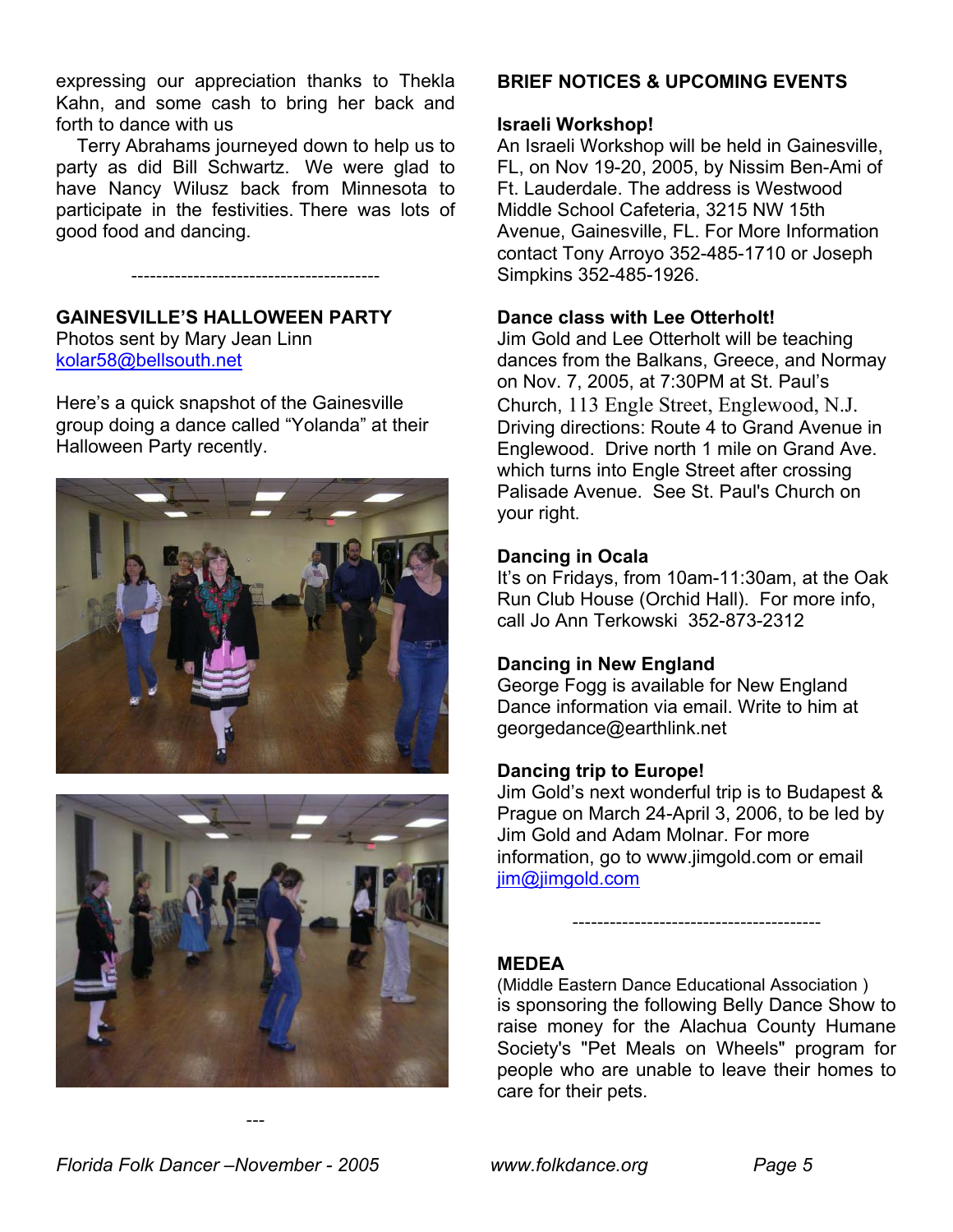**WHAT:** 8th Annual MEDEA Holiday World Dance Recital & Fund raiser for Alachua County Humane Society's "Pet Meals on Wheels" **WHEN:** Sunday, November 20, 2005 **TIME:** 4:00 to 6:30 PM *(doors open at 3:30)* **WHERE:** Indian Cultural & Education Center, 1115 SW 13th Street in Gainesville **TICKETS:** Adult *\$12.00*; Senior 60+ *\$10*; and Children under 12 *\$6* **CONTACTS:** Marjorie Malerk at 352-384-9200 or [sallamah@bellsouth.net](mailto:sallamah@bellsouth.net) or Libby Parker at 352-466-4551 **WEB SITES:** [www.ethnicdanceexpressions.com](http://www.ethnicdanceexpressions.com/) or [www.alachuahumane.org](http://www.alachuahumane.org/)

----------------------------------------

## **FLAGLER BEACH**

from Jan Lathi amarjan@bestnetpc.com

Our group has recently spent quite a bit of time preparing for a folk dance presentation which was given at a Unitarian/Universalist Society meeting on October 30th. The whole service was centered around "dance"; the prelude - "Dance Americaine"; the Hymn - "Let It Be a Dance"; the Offertory - "Czardas, part 1" - and the Postlude - "Czardas, part 2". We presented seven dances - mostly simple ones, since our mission was to entice some of the congregation to come join us for dancing on Thursday afternoons. It seemed to have been wellreceived.

I found out that I, in fact, can come to camp. I had the dates wrong for my little cruise to Nassau - I go in January, not February. Our yoga classes on Tuesday afternoons are still going strong. About 5-6 of us are taking the classes and enjoying them. We are already missing Arleen Kaufmann who has returned to Gainesville. We hope she will come back for a visit now and again before she returns next summer. Betty, Arleen and her daughter, and I have signed up to go on Jim Gold's Greek Islands tour with Lee Otterholt next October. Many from Orlando will also attend - it should be fun! My new family K-9 member, Sami, is giving me such joy! We go for walks each day

and share our home in Palm Coast with rawhide bones, doggy beds, pull-toys, and other dog paraphernalia which you can see in every room. I'm lovin' it! Happy Thanksgiving, everyone! (I'm off to California to visit with my daughter and her family for that holiday.)

## **NEWS FROM THE INTERNATIONAL DANCERS OF GAINESVILLE**

It's in 3 parts.... a journal entry from Gary while on the road in Europe.....and some listings of our latest taught dances.

----------------------------------------

## **From Gary........**  *Buon giorno de Bologna*

Well if you ever come here, forget about ordering a bolognese. It's the same as what you get in the states, except there's a lot less tomato sauce, and you can do it yourself. But you might like the burro salvia, butter/sage sauce. It's a local favorite.

 After a few days in Paris, where our friend Ann made the best mussels in all of France, we visited a friend a bit south in the Loire, not far from Sancerre. Sancerre and other areas of the Loire valley are just famous for white wines. You can buy some mighty good ones here for less than \$5. Sally has a 19th century farm house in a tiny town to the north of Sancerre. It's a beautiful area, with rolling hills producing not just grapes but all kinds of veggies and other crops. Nearby is a medieval farm that looks like a fortified castle from the road, but it opens to the rear, with stalls on the interior. A year or so ago someone dropped off a baby boar and sheep. they are now inseparable friends. The boar is particularly friendly. She comes and rubs against your legs like a cat, and rubs her snout on your shoes. I think she smelled a mushroom in mine. There's a true castle also not far, and not famous, although shooting crews use it for filming from time to time.

Sally's had a bad year. Her husband Paul ran away with Rachel, Jean Michele's wife. Paul then told Jean Michele that Sally approved of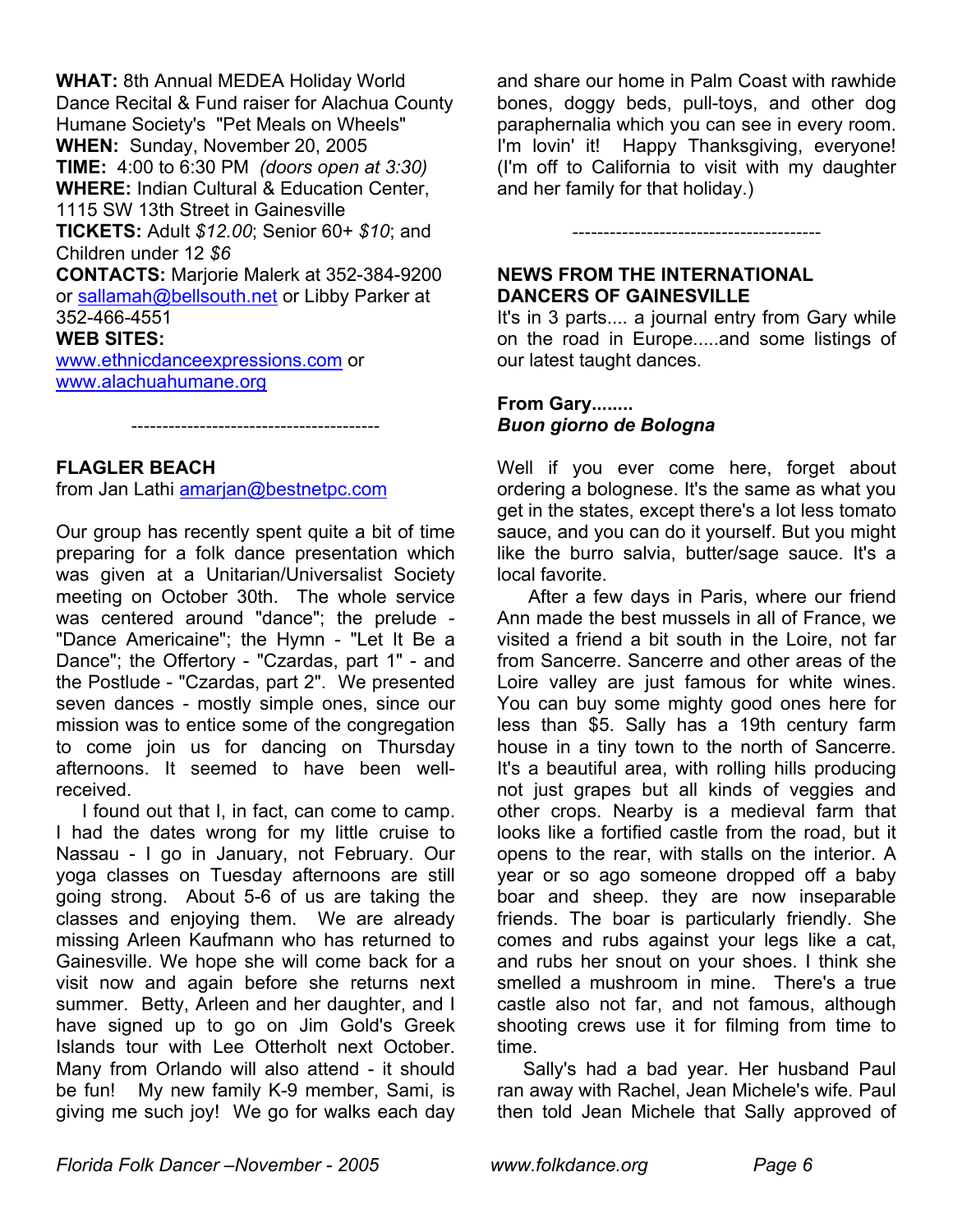the whole idea, which she had not. She was a shocked as Jean Michele. For a while Jean Michele and the rest of her neighbors weren't

talking to her, but finally she convinced them that she hadn't and never would approve. In a town of under 100 people, all this caused quite a stir.

 We left Sally's after a short visit to go to Beaucaire, in the south near Avignon. Another couple we met when we were on our boat is living on their new boat over the winter. Beaucaire's sister city is Toulon, where the TGV dropped us off two hours after leaving Paris (it's faster to go back to Paris), achieving speeds of about 150 mph on the way. Beaucaire and Toulon are divided by the rivers Rhone and Gard, which nearly join her, only separated by a narrow island, which in fact often floods after the snow melts in the Alps. Beauciare was a main border town of the kingdom of France in medieval times, while Toulon was the border of the Holy Roman Empire, back when the Pope was not just a spiritual ruler (in fact he was more a worldly one). We visited the castle on the Toulon side. The large fortified medieval structure sits above the Rhone. We followed the 'sens de la visite' (the route) as it took us through the large open court yard on the lower lever, through the dining hall, the chambers of the king and queen, the kitchen, the treasure room, and so on, taking us up narrow spiral staircases made of stone. From the roof you can see for many kilometers up and down the Rhone valley, and east over the tiled rooftops of Toulon, ready for the next cubist study.

The next day, after a trip to the market in the morning, we went to a barge owned by John and shared by Ann, who owns a motorboat moored on the Rhone. They grilled sausages, chicken with a tandoori sauce, and pork cutlets. We ate crisps (chips in American English) and drank wine while we waited. Ann made an excellent coleslaw. It turns out the English love coleslaw and consider it a traditional dish.

 Jackie and Armand (Jackie's wife) were there when we arrived. They live on the barge just behind John's. They are French. He once was a professional barge pilot, but long ago. His

parents were refugees during W.W.II, fleeing the German advance into France. They ended up in Normandy, and lived through the Allied invasion. They went from the pan to the fire. This was before he was born.

Our next stop was Cannes, the home of the famous film festival. It's on the French Riviera, not far from Nice. It has a neat medieval section, with typical narrow stone paved streets. Lots of the restaurants offer moules frites, mussels with fries, escargot and lots of seafood. Lobster is over \$20 a pound, langoustine about the same, this being the street market prices, not the restaurant ones. I had my third moules frites of the journey. None were as good as the first.

We were here to see our friends Gaston and Gloria. They bought a sailboat early last year. They sailed it from Normandy, on the Atlantic coast, as far as Turkey, with stops in northern Spain, Portugal, Barcelona, southern France, Corsica, Sicily, Tunisia, the Greek island of Lesbos, then Istanbul in Turkey. They liked Turkey the best. The people are friendly, they work hard and provide good service. It's also loaded with history, having been in the Roman Empire from very early times, played an important role in early Christian history (Ephesus is here, as in Paul's letters to the Ephesians), and been the home of the Roman Empire, the eastern version, until it fell to the Ottomans in the 1400's, having outlasted the Roman half by about 1000 years.

We arrived in Bologna yesterday late in the afternoon. Today we walked through some of the 20 or so miles of arcades for which Bologna is justly famous. In the middle ages when Bologna was a walled city, there wasn't enough housing for the growing population. So the government ordered the building of arched walkways on the street side of every building, on top of which they built additional housing, all connected to the existing structures. Bologna is also famous for being the site of Europe's first university. Umberto Eco joined the faculty here in 1971 as professor of semiotics, the study of signs and symbols.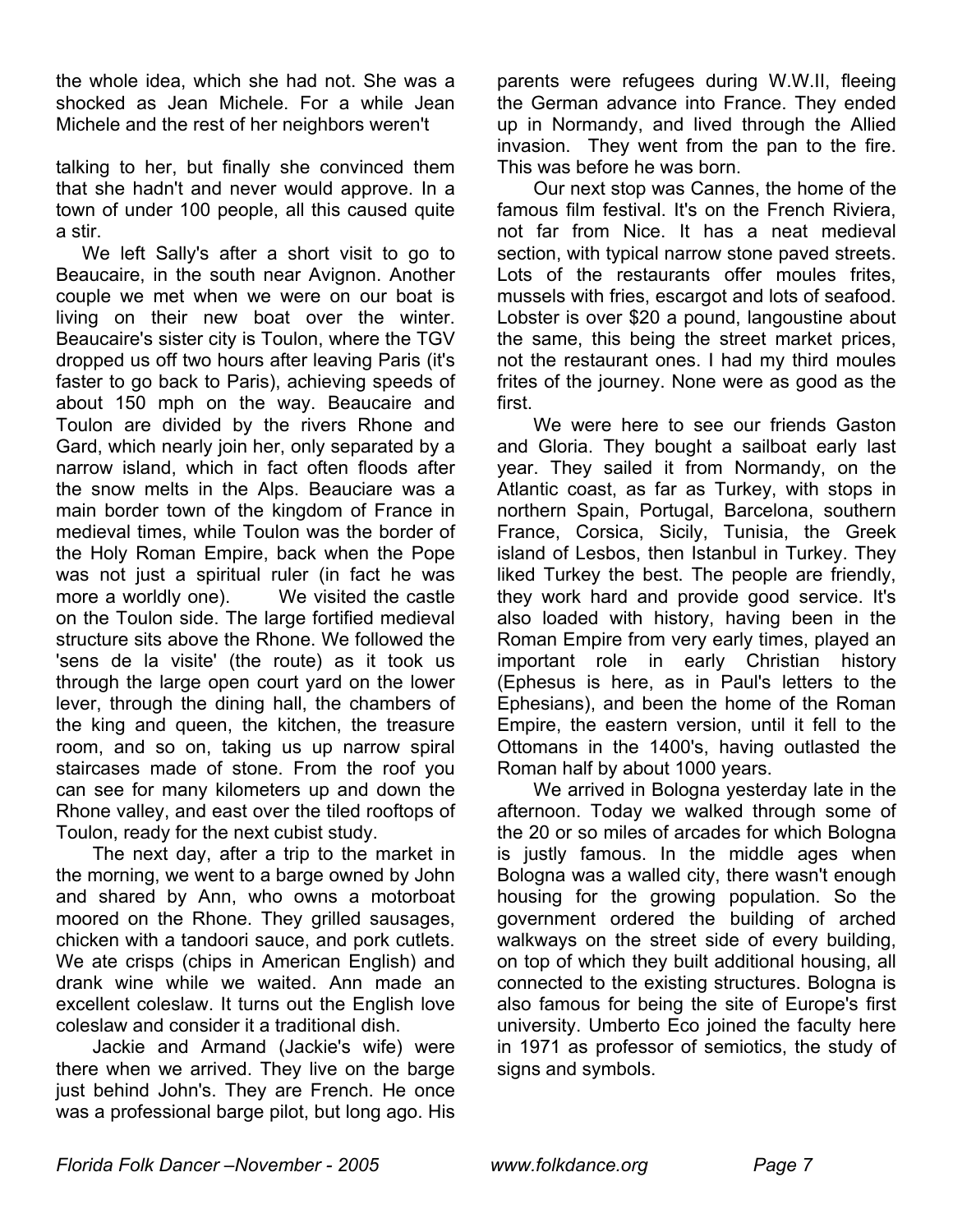## **From Max**........

Here's the list of dances taught for 10/7/2005...

|      | 1. Ajde Jano       | 9. Setnja          |
|------|--------------------|--------------------|
|      | 2. New York New    | 10. Jocul Dea      |
| York |                    | Lungul             |
|      | 3. Maple Leaf Rag  | 11. Pilar Lan      |
|      | 4. Hasapikos       | 12. Elu Tsiporim   |
|      | 5. Horo Fetelor    | 13. Savila Se Bela |
|      | 6. Ivanica         | Loza               |
|      | 7. Cotton Eyed Joe | 14. Port Said      |
|      | 8. Ali Pasa        | 15. U Sest         |
|      |                    |                    |

## **From Joyce**......

Had a great time dancing this past Friday night. John taught most of the dances Sandansko Horo (Serbia), Ada's Kujawiak (Poland), Atlantic Mixer (Germany), Vulpuita (Roumania), and Kystendilska Rucenitasa (Bulgaria). This dance is a real treasure with its wonderful dance patterns and the beautiful music. I went over Iste Hendek (Turkey) which I had taught two weeks ago.

----------------------------------------

# **TAMPA TATTLER**

By Terry Abrahams

Our most important news is that Ursula is back among the living. Maria Pasetti had a party Oct. 30, we all brought a dish and danced and had a terrific time, but best of all Ursula came, and actually did 3 slow dances with us. A little more weight and a little more time and she'll be back like new – I'm sure. The next best part of the party was that Dylan also showed up. Maria must have something on him, but whatever it was – he danced too!

 I went to the Halloween party at Pat and Bobby's and had my usual good time with their group – good food, good costumes, good dancing, my usual fun overnight with P and B. My sis and b-i-l also spent a few days there – got off the car train to discover Sanibel was being evacuated, so sought shelter in Orlando for a few days. Then I went back to O. on Sat for a fencing tournament – I need an apt. there.

Andi is now teaching in Sarasota and says so far so good! She's starting a card file like our

| 16. Sweet Girl       |
|----------------------|
| 17. Ketri Ketri      |
| 18. Alunelul         |
| 19. Karagouna        |
| 20. Ciuleandra       |
| 21. Hora Spoitorilor |
| 22. Robin Ddiog      |
| 23. Bavno Oro        |
| 24. Trgnala          |

Rumjana 25. An Dro Retourne 26. Misirlou 27. Opa Cupa 28. Poslushaite Patrioti

Israeli cards – so look out – she'll be able to do a million dances!

 I also attended the *We Love You Party* for Ann Kessler, who has retired as the instructor for the Sarasota group. It was a lovely party with songs, gifts, good food and good dancing! Here are the pictures I gathered for you:



*Fran Schneider, the artist who created the picture given to Annie*



*Sarasota's group on eat break during Annie's party*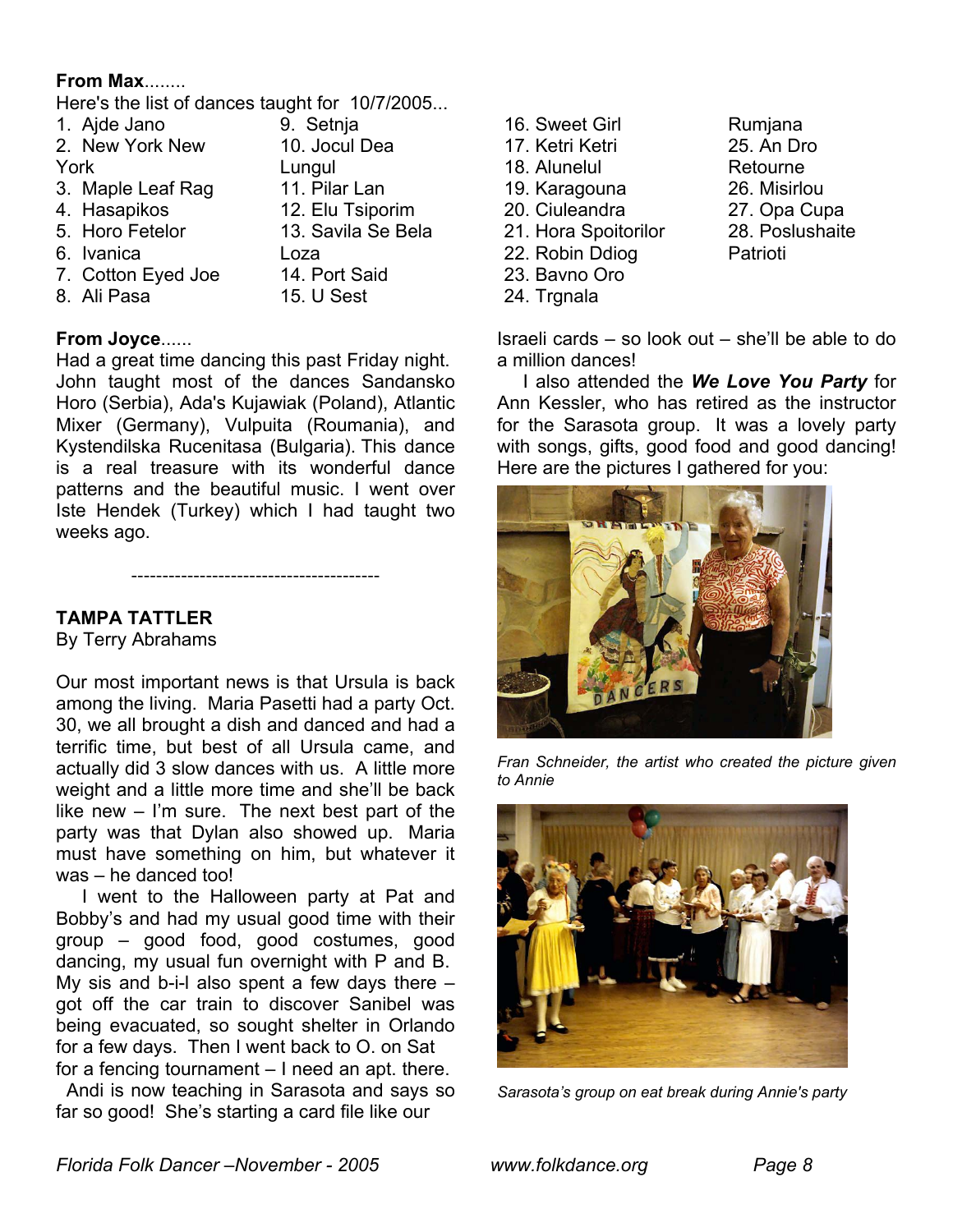

*Marie Millet, leader of Sarasota group, Annie, retiring instructor, Andi, incoming instructor*

Here's one of the songs they sang: *(Tune: Thanks for the memory)*

*Thanks for your expertise T'was quality five-star You traveled from a far And tried to please everyone Making Wednesdays fun How gracious you are.* 

*Thanks for your expertise On Kolos and on vines Ridas so sublime, Yemenites and hop step rights Cerkasias so divine How gracious you are* 

*Many's the time that we faltered And many's the time we faked it.* 

*Oh well, it was swell while it lasted We did have fun, so says everyone.* 

*Thanks for the memories Of new dances galore We hadn't known before You always did your homework And then you did much more. So thank you so much.* 

We also have a new person - Bill – who has

come twice now and hit Maria's party, so we hope he's a keeper. Somewhere in his past he danced somewhere else, but I can't remember where or when. Hmm – sounds like a song. Bobbie Barbara and Maria are showing up almost regularly, and one of the gals who came with Judith at our BIG night returned as well last week. Is it possible we'll have more than 6 people on a sorta regular basis?

Many of us went to the Greek Festival at St. John's Church, which included Judith and Ernesto's granddaughters dancing with a group – they are gorgeous girls and good dancers besides – runs in the family, I guess. It was also good to see Hanson and Joann – proud parents of the girls. And the usual good food and dancing. Boy, I love to say that!!!

Well, since I have used so much of the newsletter with Presidential stuff, I'll cut this one a little short. Hope everyone survived the latest weather. It's getting a little wearisome…see you all soon in February~ TA

----------------------------------------

#### **DAN'S VIDEO JOURNAL**

by Dan Lampert <dan@webuniv.com>

Surprise! Here's something new for our little newsletter! We had some space to fill… so I created this innovative format to show you video clips from this year's Lecanto's Greek Festival. That's right -- I said video clips. Never before have video clips been printed on the pages of the FFDC Newsletter!

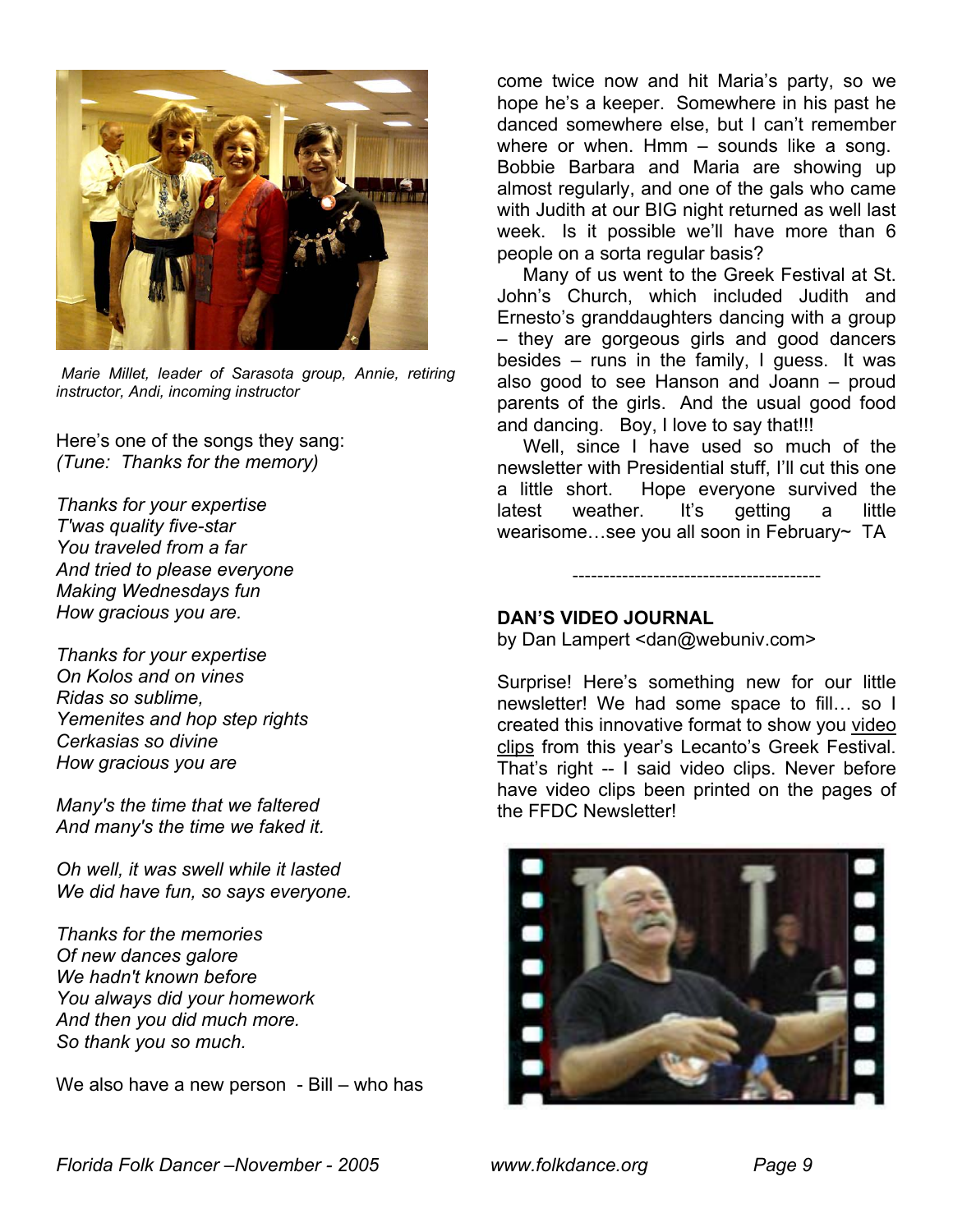

*Dan and Kelly do the Tango! Actually, I'm as happy as Kelly looks. I'm just concentrating on leading…* 



*Manuel and Bobby were energetic in the Zebekikos.*



*Manuel was in fine form!* 



*The "water" guy danced with 2 cups this year. Awesome.* 



*The women's costumes were lovely and intricate.* 



*The men showed off a little. Very exciting to watch.* 



*This guy had too much coffee. He almost left the building.*



*Some of the official performers were children. It's good to see that we're "passing the baton."*